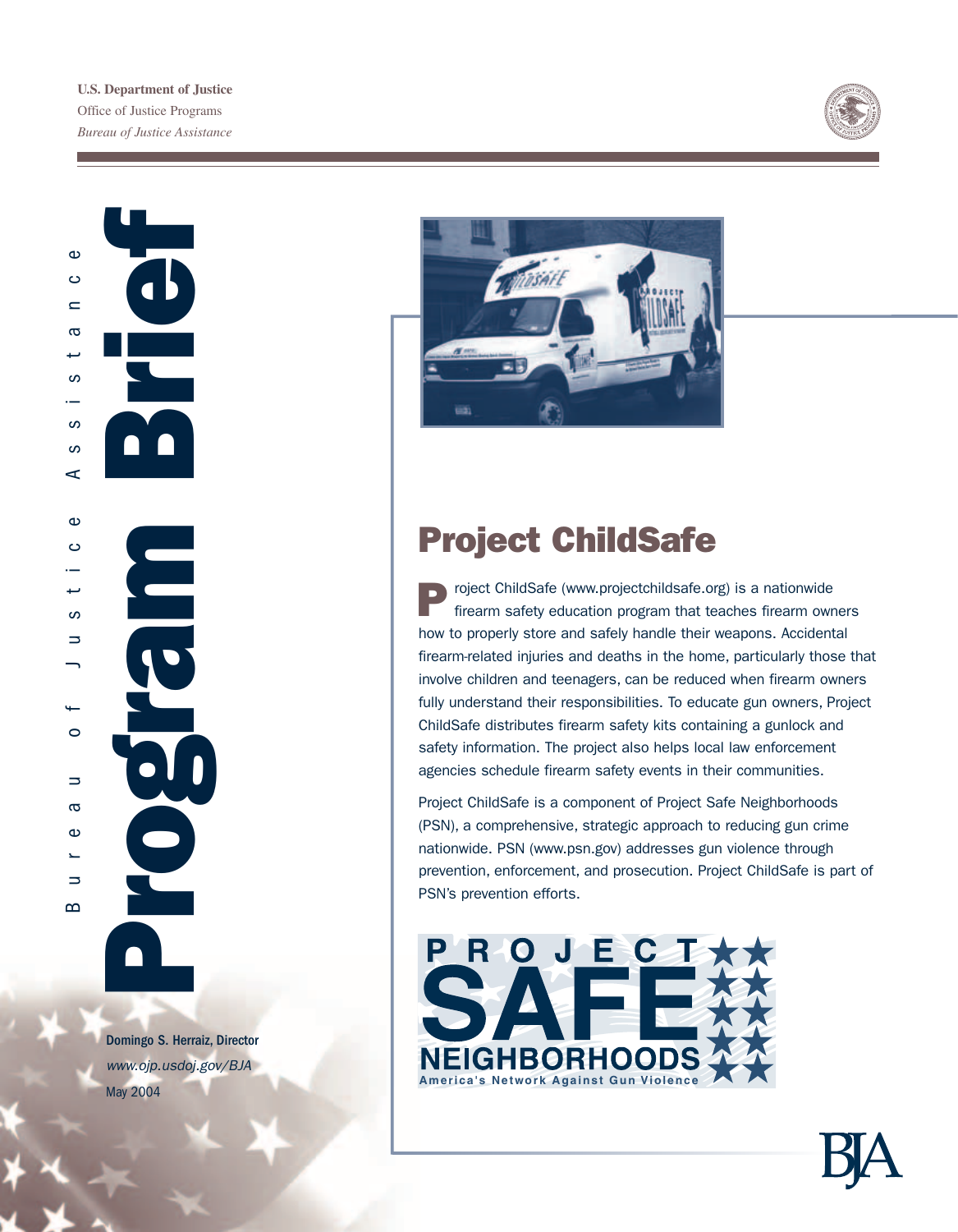

# **About BJA**

The Bureau of Justice Assistance was established in 1984 as a component of the Office of Justice Programs, U.S. Department of Justice. BJA provides leadership and resources to state, local, and tribal governments and communities to reduce crime, violence, and drug abuse and to strengthen the nation's criminal justice system. BJA provides this assistance through formula and discretionary grants, training and technical assistance, publications, and the BJA web site.

# **For Further Information**

For information about Project ChildSafe, contact:

### National Shooting Sports Foundation

Flintlock Ridge Office Center 11 Mile Hill Road Newtown, CT 06470–2359 203–426–1320 Fax: 203–426–1087 www.projectchildsafe.org

### Bureau of Justice Assistance

810 Seventh Street NW. Washington, DC 20531 202–616–6500 Fax: 202–305–1367 www.ojp.usdoj.gov/BJA

For publications and information on other BJA-funded programs, contact:

#### Bureau of Justice Assistance Clearinghouse

P.O. Box 6000 Rockville, MD 20849–6000 1–800–851–3420 www.ncjrs.org

Clearinghouse staff are available Monday through Friday, 10 a.m. to 6 p.m. eastern time. Ask to be placed on the BJA mailing list.

## Office of Justice Programs

Partnerships for Safer Communities *www.ojp.usdoj.gov*

### NCJ 204959

# **Funding and Administration**

The Bureau of Justice Assistance (BJA), Office of Justice Programs, U.S. Department of Justice, administers the Project ChildSafe program. Congress appropriated \$50 million for the project in fiscal year (FY) 2002 to distribute 20 million firearm safety kits, \$25 million in FY 2003 to hand out an additional 10 million kits, and \$5 million in FY 2004.

Project ChildSafe is managed by the National Shooting Sports Foundation (NSSF), a trade association for the firearms and recreational shooting sports industry. NSSF was chosen to implement Project ChildSafe because of its experience and expertise in providing gunlocks and safety education to firearm owners through Project HomeSafe, which NSSF launched in 1999 to promote safe handling and storage of firearms. Project ChildSafe is an expansion of Project HomeSafe and puts an emphasis on keeping children from accessing loaded firearms in

the home.

## **Firearm Safety Kits**

Each safety kit contains a cablestyle gunlock and a pamphlet on gun safety and safe storage practices. Cable locks require that many types of firearms be unloaded before a lock can be installed, which adds another level of safety. The locks meet the testing protocol issued by the California

Department of Justice, which is serving as an interim standard until the ASTM International (American Society for Testing and Materials) standard is finalized.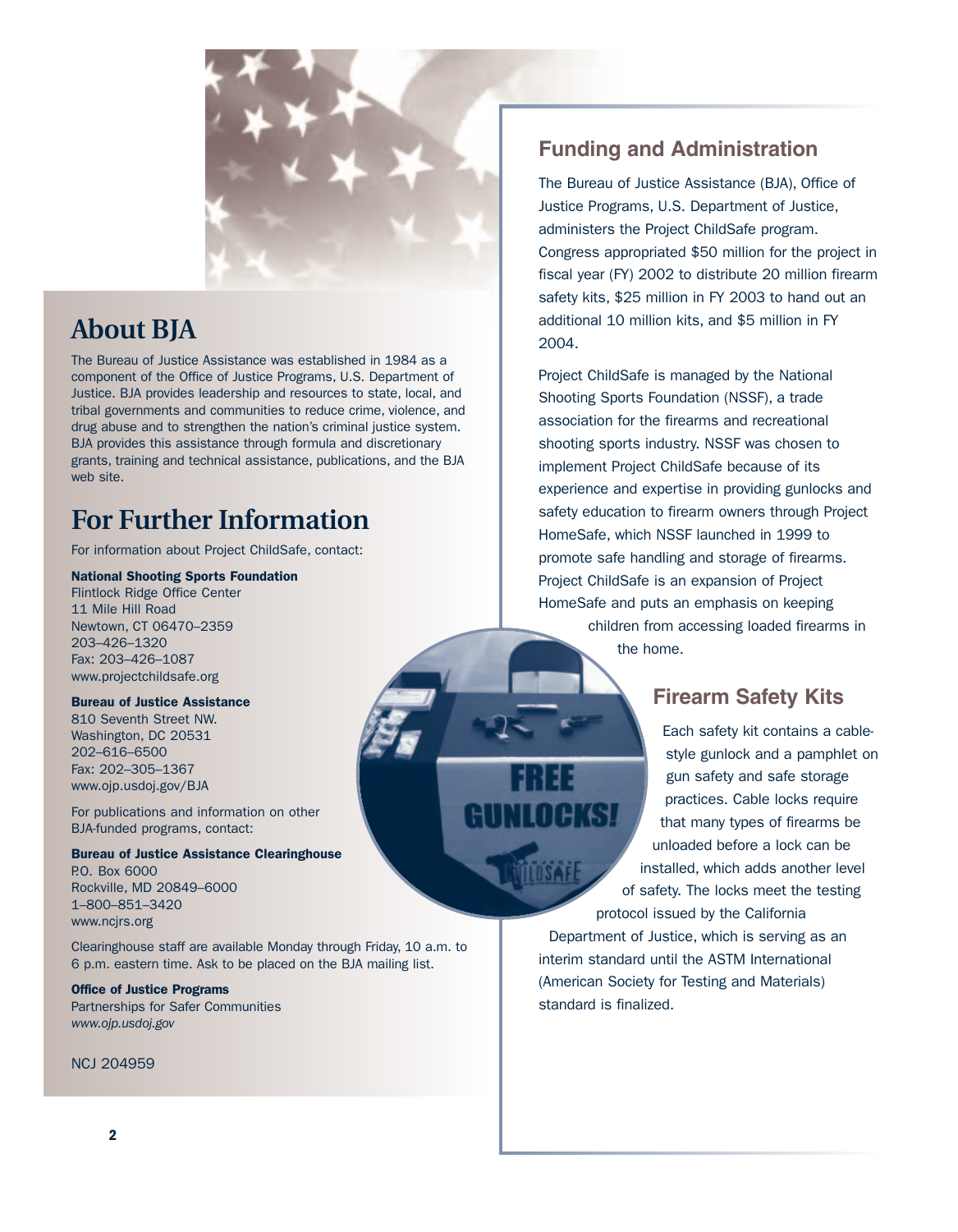*"In addition to prosecuting gun crime in order to take those who commit it off the streets, Project Safe Neighborhoods is working to prevent gun crime by reaching potential perpetrators before it's too late."*

*—Attorney General John Ashcroft*

## **Safety Kit Distribution**

Project ChildSafe establishes partnerships with governors, lieutenant governors, U.S. Attorneys, mayors, community leaders, and law enforcement agencies in the 50 states, Washington, D.C., and six U.S. territories to set up safety tours to distribute the kits. NSSF works with each state and territory's leadership to determine local distribution, which is done by NSSF and local law enforcement agencies.

The safety tours begin with a state kickoff event, often with the governor or his or her designee in attendance. Each of a fleet of 15 education vehicles, which began touring in summer 2003, makes numerous stops around the state at local police stations and events such as state and county fairs, outdoor shooting sports events, fishing and hunting expos, sporting goods shows, and retail store events. A comprehensive television, radio, and print media campaign complements the distribution.

At the distribution sites, a trained program representative and local law enforcement officers distribute the kits, demonstrate how to use the locks, and answer questions about firearm safety and storage. Parents are encouraged to have their children sign the Project ChildSafe pledge to be safe around firearms.

During a safety tour visit, kits also are left for law enforcement agencies to distribute. If a local law enforcement agency does not have safety kits available, that agency can contact the NSSF representative to request a supply.



## **Program Accomplishments**

As of March 31, 2004, Project ChildSafe had distributed more than 9 million safety kits in nearly 12,000 communities in 46 states. These distributions, which take place at law enforcement agencies and events around the state, include the following:

- ◆ Illinois: 698,200 kits at 646 law enforcement locations and 3 events.
- ◆ Michigan: 779,000 kits at 452 law enforcement locations and 4 events.
- ◆ Montana: 156,800 kits at 161 law enforcement locations and 8 events.
- ◆ New York State: 712,500 kits at 520 law enforcement locations and 13 events.
- ◆ Washington State: 332,500 kits at 197 law enforcement locations and 13 events.
- ◆ Wisconsin: 465,500 kits at 492 law enforcement locations and 3 events.